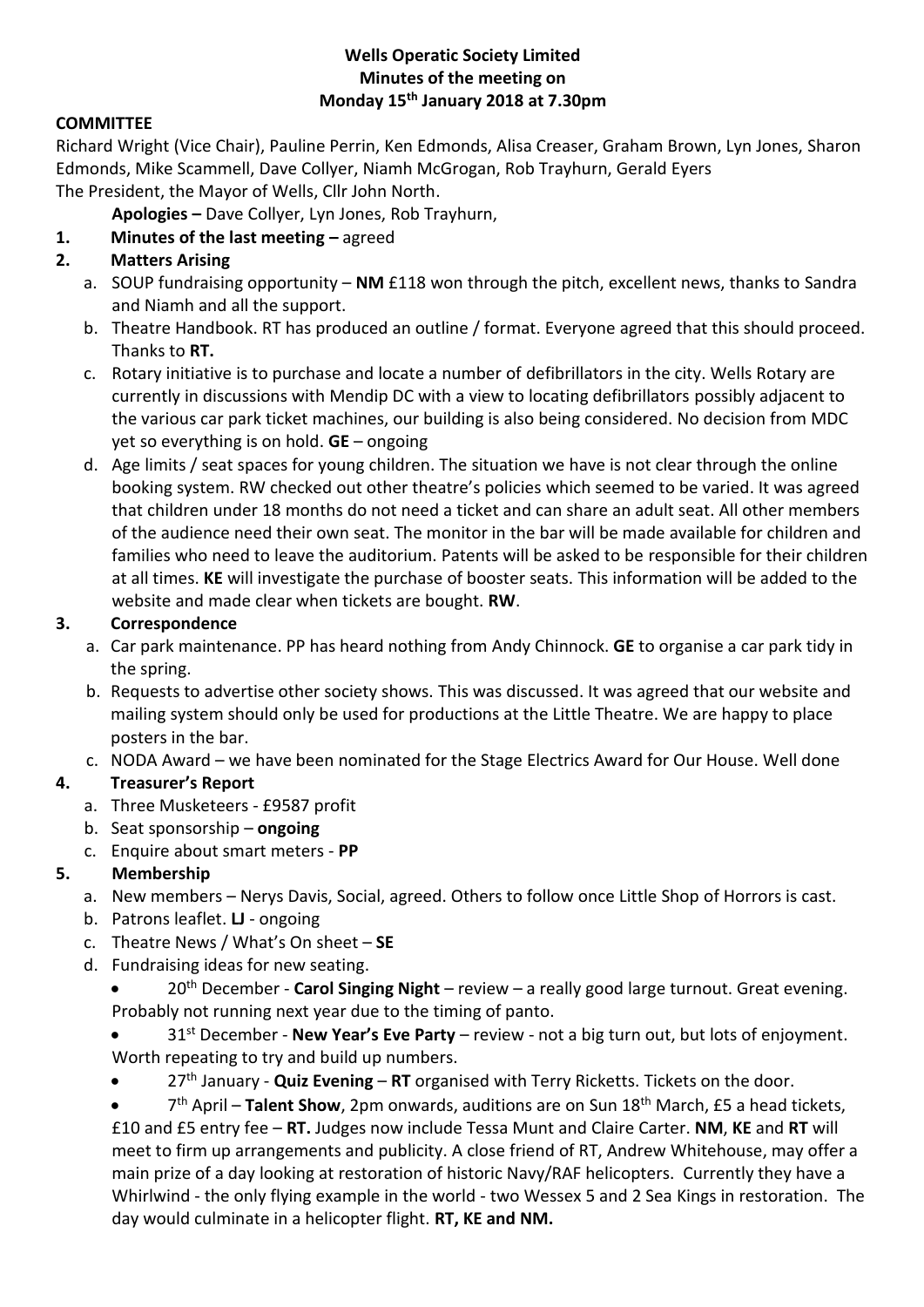- 16th June **Review and Sketches**, 2pm onwards, £5 a head tickets **RT**
- e. **Dinner Dance** 3<sup>rd</sup> March at Wells Golf Club £25 details to go out. **NM**
- f. **AGM** Friday 23rd March 2018 Arrangements as before, **GE**
- g. **GE** to arrange Roy Bevan and NODA Awards, **RW** to look into other 'humorous' awards. Presentation of all awards will be first at the DD and then the AGM.

# **6. Publicity**

a. **Seat sponsorship** - KE will write an article for the local press.

# **7. Theatre Renovations**

- a. Stage and Pit development. **RW - ongoing**
- b. PAT testing **MS - ongoing**
- c. Stage lights need a new 15A breaker to stop the system tripping out. **GB -ongoing**
- d. Cleaning the bar carpet, quote from TLC Bath Ltd, £493 Inc. VAT. Agreed to go ahead. **PP** to arrange soon.
- e. New signs and billboards at the front of the theatre and on Chamberlain Street. **RW ongoing**
- f. Air Conditioning date, annual maintenance on Jan 26th 9am. £120 +VAT Agreed to go ahead. **RW**
- g. Auditorium heating system. There were some issues during panto week. Most seem to be resolved, but it would be good to review the whole system, especially the vents and air circulation from the pit. **RW** to arrange meeting with Pulse, GB and Angelo.
- h. Tree white line edge to new surface to discourage cars from driving over the surface edge. **DC Mark Wall** will do the work.
- i. Wardrobe floor. **GE** An extension to the 'hats' area in the wardrobe was agreed. GE to talk to Mark Wall and cost. **- ongoing**
- j. Chamberlain Street doors. Long term damage plus wear and tear means these doors need replacing. We need doors that lock from the inside and outside, but also are fitted with a crash bar. **GB** to investigate. Costs to follow.
- k. Disabled seats, sale and position within the auditorium. **KE - ongoing**

## **8. Productions/Hire.**

**Hires in Jan and Feb 2018.** See Bar Calendar for details. The person responsible is in bold. Regular dance hires SWSD x2, Small Steps x 2 - **GE** Liberty Choir - **GE** Elim Church hire 'The Hiding Place'– **GB** Quiz Night – **RT** Long Paws Comedy – **GE** WSPA – **GE & NM** Owbeon – **Sarah Briton & Catriona Eagle** Small Steps performance - **GE** Little Shop of Horrors rehearsals – **Nick Barlow** The London Suite play rehearsals – **Mark Wall & Doreen Grant**

- **7-10th March 2018 –** Mark Wall and Doreen Grant will put on the *- London Suite by Neil Simon.* Stage Manager - **Mike Scammell**, Props - **Joanna Hartley Scammell and Vicky Orman**, Sound and Lighting **- Peter Ross**, Costume - **Julia Gear Evans and Doreen Grant**, Set Design and Construction **- Mark Wall**, Prompt - **Doreen Grant, Mark Wall and Catriona Eagle**, Make up – **Helen Makin**, Programme - **Adam Lanfranchi**, Poster Design **- Kathryn Pow**, Publicity **- Ken Edmonds,** FoH manager – **Sally Trayhurn,** Budget **- agreed,** Ticket Price **- £10 and £8**, Rehearsal schedule –**done.**
- **May 15th (Tuesday) -19th 2018** (with a 3pm Matinee on Sat 19th i.e. 6 performances**) –** *Little Shop of Horrors***.** Rights received. Director and Producer – **Nick Barlow**, Choreography - **Eden Simpson**, MD – **Kelly Simpson,** Rehearsal pianist – **Stephen Shears,** SM – **Mark Wall,** Head of Greek Chorus **– Kate Lynch,** Lighting – **GB**, Sound – **Adrian Mitchell**, Costumes – **Louise Sansam**, Prompt – **Freda Brown**, Props - **Vicky Orman, Jo Scammell, Mike Scammell, Sandra Marshall,** Make up – **Helen and Julie Makin**, Artwork – **Katy Biggs, Plant – NB, Adrian Mitchell and GE,** Budget – **agreed**, Publicity - **KE**, Ticket Price – **£12 & £10**, Rehearsal schedule –**done.** FoH manager – **Sally Trayhurn.**
- **Wednesday 6th June** BOVTS West Country Tour. *The Mill on the Floss* by George Eliot, adapted by Helen Edmundson. 70/30 split.